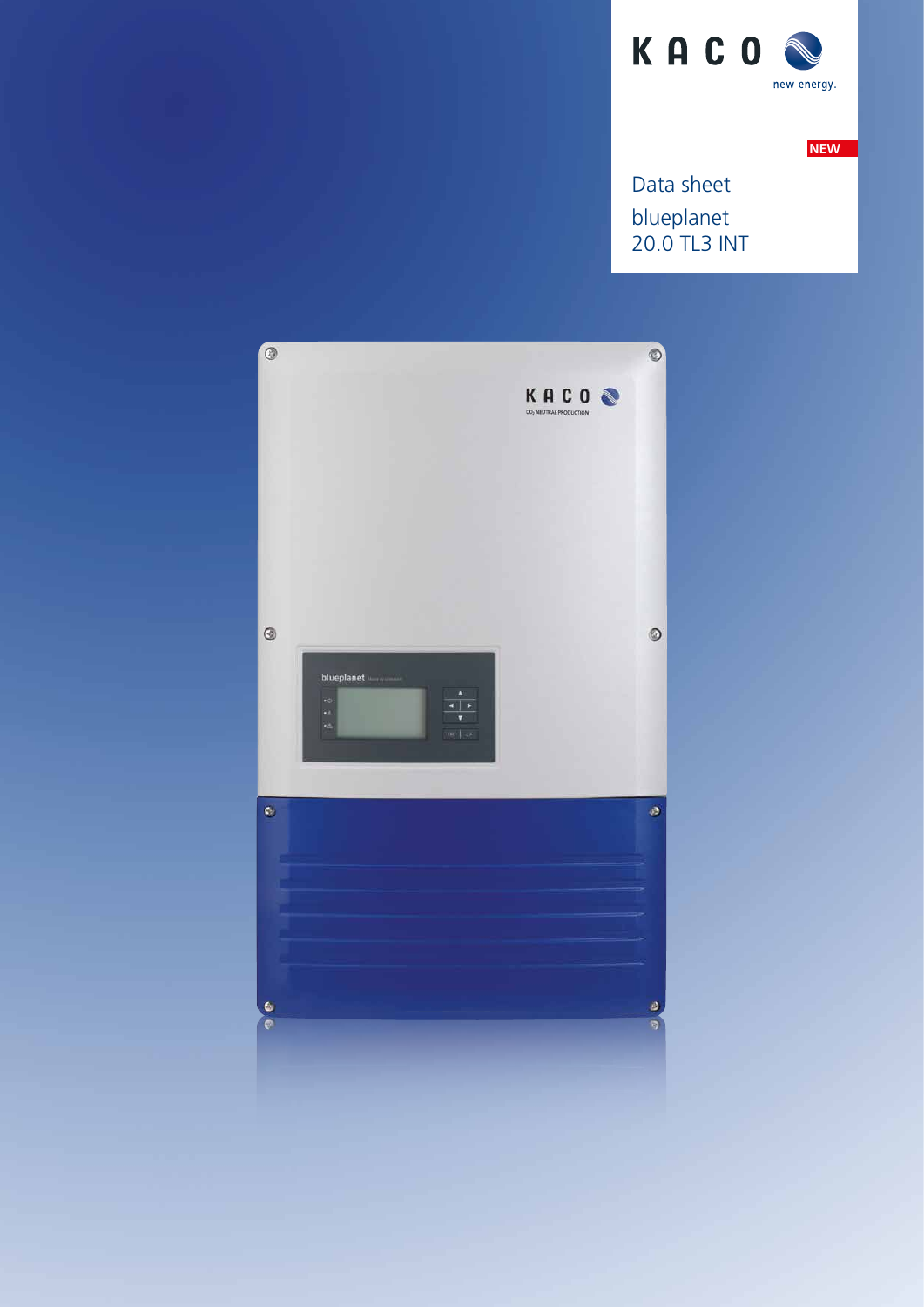## Versatile on the roof, powerful in the park.

The transformerless, three-phase inverter blueplanet 20.0 TL3 INT.

power range. Firstly, the inverter rounds off the 10 to 17 kVA power range led by its Powador brothers: The name being based on its AC output, the device identifies itself as a genuine 20 kVA unit.

The new blueplanet 20.0 TL3 INT gives As is the case with the Powador 12.0 TL3 you plenty of flexibility in the medium to 20.0 TL3, the blueplanet 20.0 TL3 INT has extensive features and hits the mark if you are planning projects with a challenging system design.

Following on from the blueplanet 50.0 TL3 INT, the blueplanet 20.0 TL3 INT is also the next wall-mounted unit that can be used up to the threshold between commercial and utility applications.

The blueplanet 20.0 TL3 INT operates using two separate MPP trackers that can handle both symmetrical and asymmetrical loads. You will be able to deal with east/west facing roofs (symmetrical load), factory roofs which are shaded or inconsistently designed and open spaces

(asymmetrical load). Two strings can be connected per MPP tracker, but a parallel tracker connection is also possible.

The wide input voltage range emphasises the flexibility of the blueplanet 20.0 TL3 INT. The inverter starts at 250 V, and, when in operation, continues to feed in at 200 V. What's more, it will work right up to 950 V. In this way, the unit's long working hours will result in high profitability for your solar power system.

> able connection oss-section: rigid)



## Technical data

blueplanet 20.0 TL3 INT

1) Power derating at high ambient temperatures.

| <b>Electrical data</b>             | <b>NEW</b><br><b>20.0 TL3 INT</b>                                                                                                    |
|------------------------------------|--------------------------------------------------------------------------------------------------------------------------------------|
| <b>Input variables</b>             |                                                                                                                                      |
| Maximum PV generator power         | 24000W                                                                                                                               |
| MPP range@Pnom                     | 550V  800V                                                                                                                           |
| Operating range                    | 200V - 950V                                                                                                                          |
| Min. DC voltage / starting voltage | 200V/250V                                                                                                                            |
| No-load voltage                    | 1000 V                                                                                                                               |
| Max. input current                 | 2 x 18.8 A                                                                                                                           |
| Number of MPP trackers             | 2                                                                                                                                    |
| Max. power/tracker                 | 15.0 kW                                                                                                                              |
| Number of strings                  | $2 \times 2$                                                                                                                         |
| <b>Output variables</b>            |                                                                                                                                      |
| Rated output (@ 230 V)             | 20000 VA@230 V                                                                                                                       |
| Line voltage                       | 400 V / 230 V (3 / N / PE)                                                                                                           |
| Rated current                      | $3 \times 29$ A                                                                                                                      |
| Rated frequency                    | 50 Hz / 60 Hz                                                                                                                        |
| cos phi                            | 1 inductive  0.3 capacitive                                                                                                          |
| Number of grid phases              | 3                                                                                                                                    |
| <b>General electrical data</b>     |                                                                                                                                      |
| Max. efficiency                    | 98.4%                                                                                                                                |
| Europ. efficiency                  | 98.1%                                                                                                                                |
| Night consumption                  | 1.5 W                                                                                                                                |
| Switching plan                     | transformerless                                                                                                                      |
| Grid monitoring                    | acc. to local requirements                                                                                                           |
| <b>Mechanical data</b>             |                                                                                                                                      |
| Display                            | graphical display + LEDs                                                                                                             |
| Control units                      | 4-way navigation $+2$ buttons                                                                                                        |
| Interfaces                         | standard: 2xEthernet, USB, RS485,<br>Error relay<br>optional: 4-DI                                                                   |
| Fault signalling relay             | potential-free NOC max. 30 V / 1 A                                                                                                   |
| Connections                        | DC: solar connector, AC: cable conn<br>M40 and terminal (max. cross-sectio<br>16 mm <sup>2</sup> flexible, 10 mm <sup>2</sup> rigid) |
| Ambient temperature                | $-25^{\circ}$ C  +60 $^{\circ}$ C <sup>1)</sup>                                                                                      |
| Cooling                            | forced convection                                                                                                                    |
| Protection class                   | IP <sub>65</sub>                                                                                                                     |
| Noise emission                     | < 53 dB (A)                                                                                                                          |
| DC switch                          | integrated                                                                                                                           |
| Casing                             | aluminium casting                                                                                                                    |
| H x W x D                          | 690 x 420 x 200 mm                                                                                                                   |
| Weight                             | 46.6 kg                                                                                                                              |

## Graphical display of efficiency

3D efficiency diagram for Powador 20.0 TL3 Efficiency characteristic curve for Powador 20.0 TL3